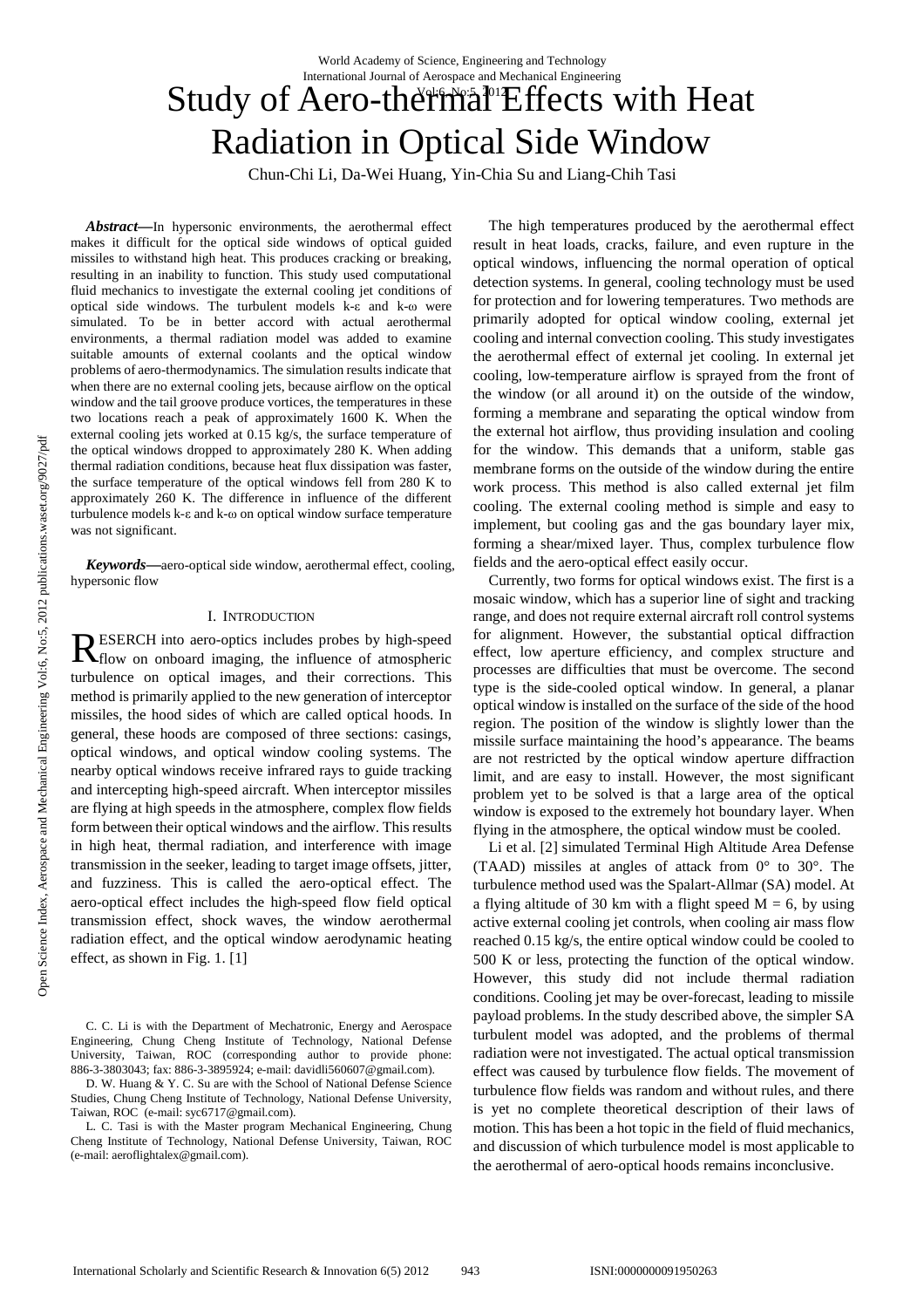Bertin et al. [3] indicated that during hypersonic flight at altitudes of 30 to 50 km, the aerothermal effect impacted the reliability of the material structure of optical windows, forcing the installation of a temperature protection system (TPS) on the flying body. Neale and Max [4] divided TPS conceptually into passive, semi-passive, and active models, as shown in Fig. 2. However, because the introduced cooling jets produce more complex mixed shearing phenomena with the mainstream, the chaotic features of the flow field are further intensified, influencing the interpretation of images by the infrared system within the optical window. Thus, calculating aero-optical influence quantitatively and adopting effective methods for calibration is a key issue in the development of high-speed interceptors. Hirschel [5] indicated that at altitudes of 50 km and less, the flow fields of flying bodies were governed by the viscous effect. The wall heat radiation effect must not be overlooked. Therefore, in actual conditions, the influence on temperature brought by the aerothermal radiation effect and the interfering noise of thermal radiation must be considered. In actual situations, the emissivity, absorption rate, index of refraction, and reflectivity of a material are functions of temperature and wavelength. Bartl et al. [6] indicated that the emissivity of opaque aluminum materials decreased following increases in radiation wavelength, whereas reflectivity increased. Similarly, semitransparent materials, such as sapphire crystals, showed different optical properties under changing environmental temperatures and radiation wavelengths. Dobrovinskaya et al. [7] indicated that the emissivity, reflectivity, absorption rate, and penetration of sapphire all change following changes in incident wavelength.

Following Li's research on external cooling jets for optical side windows, this study adds two different turbulence models, k-ε and k-ω. In addition, a thermal radiation model was included to better conform to actual aerothermal environments and to investigate suitable amounts of external coolant and the aerothermal problems of optical windows.



Fig. 1 Schematic diagram of aero-optical effects [1]



Fig. 2 Diagram of external cooling in different pattern [3]

### II.PROBLEMS AND METHODS

#### *A.Governing Equation and Numerical Methods*

The governing equations are the Reynolds averaged Navier-Stokes equations, the conservation can be expressed as follows

$$
\frac{\partial U}{\partial t} + \frac{\partial F}{\partial x} + \frac{\partial G}{\partial y} + \frac{\partial H}{\partial z} = \frac{\partial F_v}{\partial x} + \frac{\partial G_v}{\partial y} + \frac{\partial H_v}{\partial z}
$$
(1)

In solving equation (1), convection terms (*F*,*G*,*H*) are calculated by  $AUSM<sup>+</sup>$  scheme, while viscosity and diffusion flux terms  $(F_v, G_v, H_v)$  are calculated using the central difference method. Discrete space terms are to form a group of ordinary differential equations followed by time integration to obtain the numerical solution.

#### *B.Turbulent and Radiation Models*

In this paper, two different turbulence models adopted, inclu ding the realizable k-*ε* and standard k-*ω* model. The majority of wave bands considered for use in heat-seeking missiles were i nfrared bands, with radiation wavelengths between 3 and 5  $\mu$ m. In addition, the research model in consideration investigated t he optical transport phenomena of radiation absorption, penetra tion, refraction, reflection, and diffusion in opaque projectiles a nd semitransparent optical window materials. Thus, the non-gra y discrete ordinate radiation model was used for simulation, wi th the radiative transfer equation provided below.

$$
\nabla \cdot (I_{\lambda}(\vec{r},\vec{s})\vec{s}) + (a_{\lambda} + \sigma_{\lambda})I_{\lambda}(\vec{r},\vec{s}) = a_{\lambda} n^{2} I_{\lambda \lambda} + \frac{\sigma_{s}}{4\pi} \int_{0}^{\delta \pi} I_{\lambda}(\vec{r},\vec{s}) \Phi(\vec{s} \cdot \vec{s}) d\Omega \qquad (2)
$$

# *C.Boundary Conditions*

This paper adopts computational fluid dynamics to study the external cooling characteristics of optical side window under different jet flow rates with flight speed of Mach 6, and 30 to 40 km altitude above sea level. The ambient pressure and ambient temperature are 50,000 Pa and 300K, respectively. The condition of inlet boundary and outlet boundary should be set at pressure-far-field condition and pressure-outlet condition, respectively. Besides, the cooling jet port is set to mass flow rates conditions. The projectile and optical window is set to no-slip and radiation conditions. Additionally, the real gas equation modified specific heat ratio is added.

### *D.3-D Physical Model and Grid Configuration*

This paper assumes the optical window to be rectangular for ease of modeling and prediction of flow field. According to the observation, it is known that the cooling jet hole is located at the bottom of leeward and its size is approximately half the height of leeward. Besides, the former configuration shows a groove tilt with a deep front and shallow end. Schematic model of missile is shown in Fig. 3. Adopted in this study three-dimensional computational grid of structural grid configuration shown in Fig. 4, for the confirmation of the computational grid is independent of the characteristics of the grid, for 300,000, 500,000 and 800,000 three kinds of fine mesh window in the same flow conditions (cooling jet  $=$ 0.15kg/s ) test. The test results on the optical window position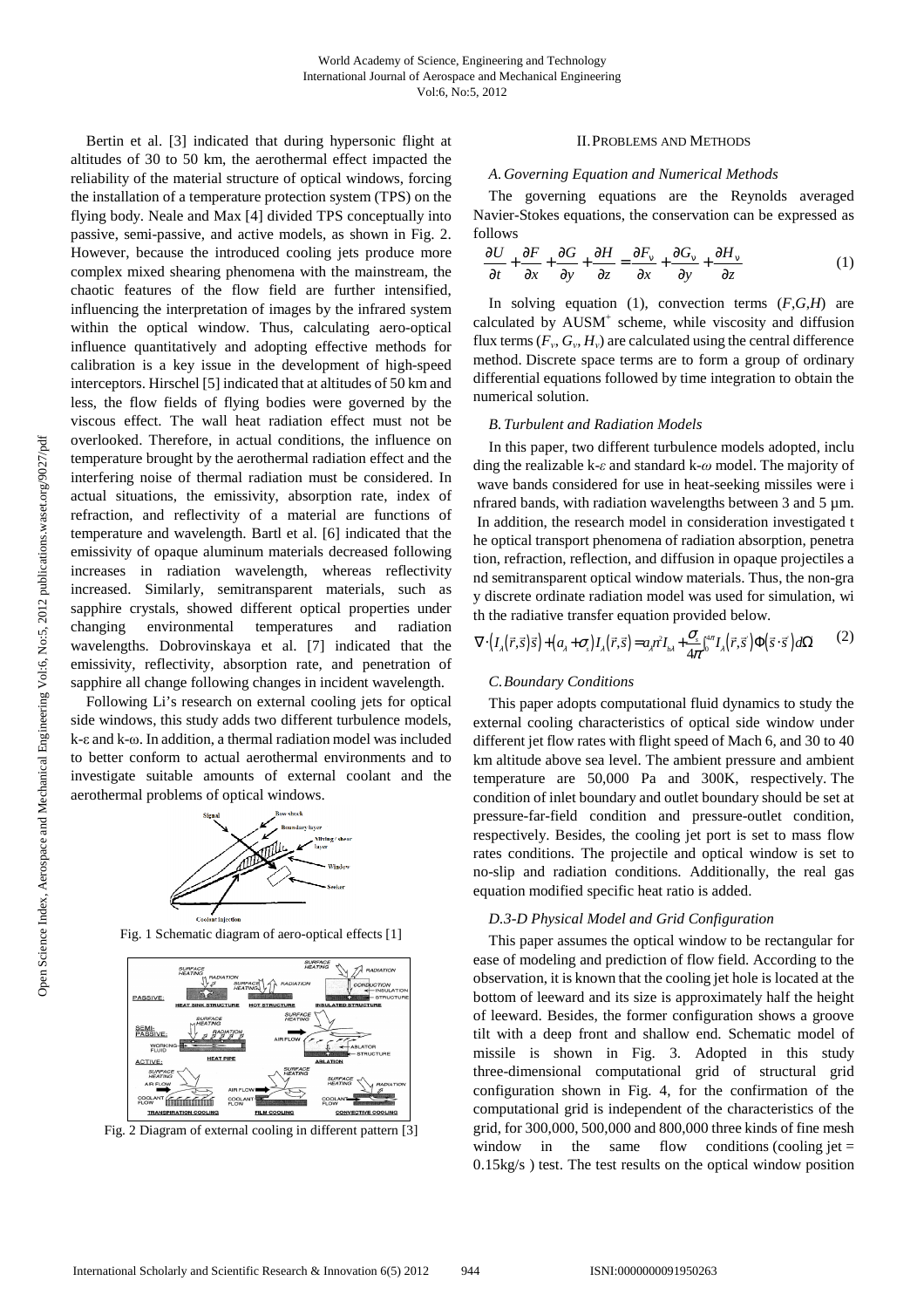$(0.11-0.3m)$  of the surface temperature are shown in Fig. 5. 500,000 and 800,000 in the optical window grid has a more consistent temperature performance, and ultimately the results will be 500,000 of total grid as a follow-up study.



Fig. 5 Surface temperature of optical window in 3 type grid system

### III. RESEARCH MATRIX

The different turbulent models are named Model A, B. The external cooling jet flow is divided into 2 categories according to their spray flow rates (J) including 0 (kg/s) and 0.15 (kg/s). Table 1 indicates the research matrix.

| <b>TABLEI</b>           |       |          |                          |
|-------------------------|-------|----------|--------------------------|
| <b>ÜRESEARCH MATRIX</b> |       |          |                          |
| Jet<br>Flow(kg/s)       | $J=0$ | $J=0.15$ | $J=0.15&$<br>(radiation) |
| k-ε                     |       |          |                          |
| k-ω                     |       |          |                          |

# IV. RESULTS AND DISCUSSION

# *A.Numerical Code Validation*

To verify the correctness of the formula in this software, the

numerical simulation results of hypersonic flow passing through a ramp channel obtained by Algacyr Jr. [8] were referenced for comparison. The operating conditions included an inviscid flow, a Mach number of 3.5, an environmental temperature of 300 K, and a pressure of one atmosphere for two-dimensional flow field simulation. The isobaric charts for the simulation results are shown in Figs. 6 and 7. Comparison of the isobaric line distribution indicated that angles of the oblique shock waves, characteristics of the expansion waves, and the position and angle of the reflected wave on the wall were all extremely similar. The expected high-speed flow field characteristics were captured correctly, indicating that the simulation software used in this study can be feasibly applied to high-speed flow fields.



Fig. 6 Numerical simulation of Algacyr Jr. [8]



Fig. 7 Numerical simulation of present study

### *B.Optical Side Window Simulation Results*

First, optical hoods flying at Mach 6 were simulated in conditions without cooling jets and without considering thermal radiation conditions. The results indicated that the surface temperature of the optical window was between approximately 1550 and 1620 K. Hot airflow on the optical window and the tail groove formed vortices, thus temperatures were higher. The optical window surface temperatures of the two turbulent models did not differ much, as shown in Figs. 8 and 9. The surface temperatures of the optical windows all exceeded the upper limit heat resistance temperature of 500 K in sapphire optical windows. Therefore, cooling jets had to be used.

When jet cooling was performed on optical side windows, the high-speed mainstreams that were initially close to the optical window surface were lifted upward due to injection of the cooling jets. In situations where the speeds of the jets and the mainstreams differed, the two produced a clear shear layer, as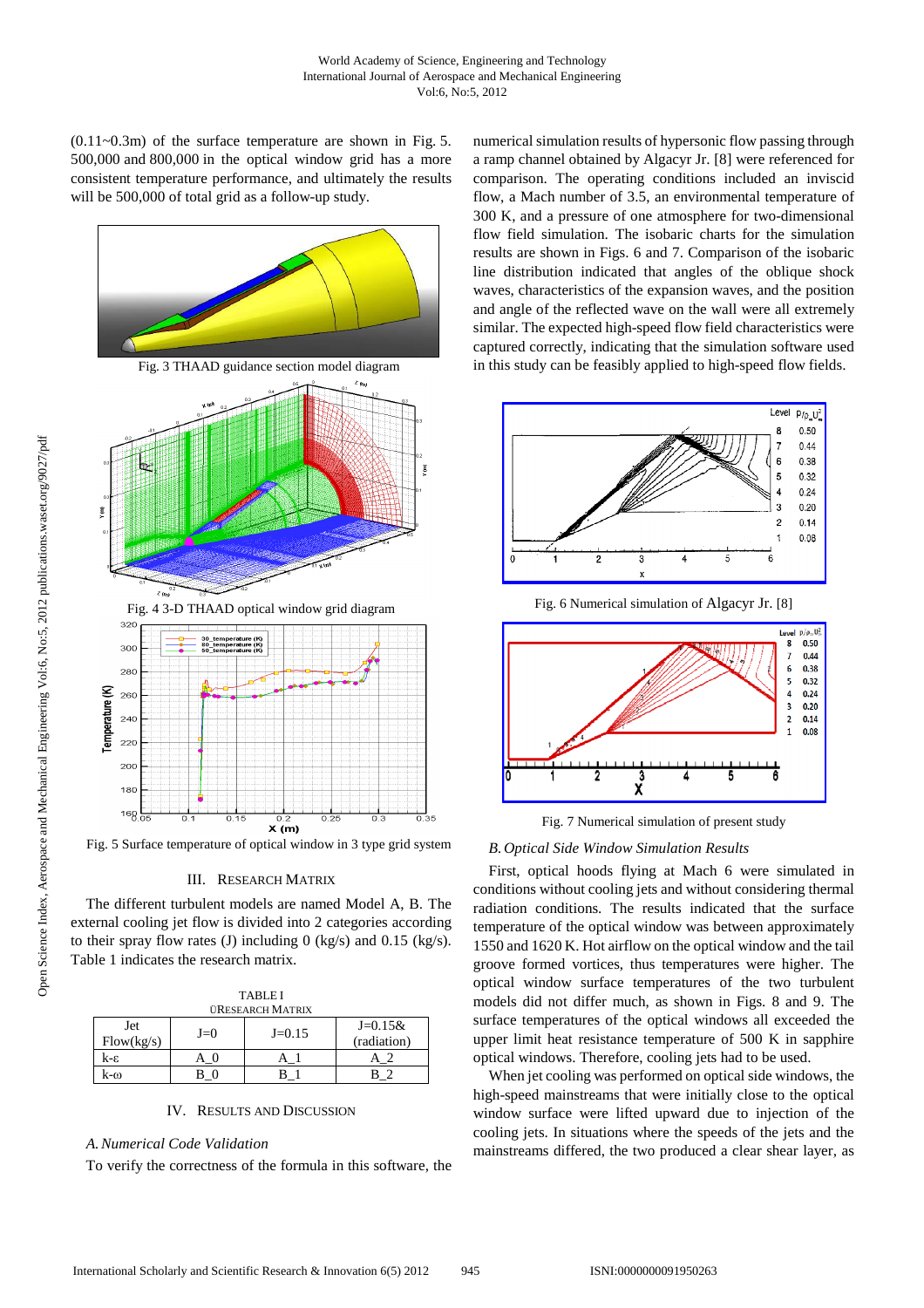shown in Fig. 10~11. In conditions with cooling jets, when no thermal radiation was observed as shown in Fig. 10, the surface temperature of the optical windows dropped to approximately 280 K. Outside of the optical window, with no cooling jets, the hood nose and the surrounding area maintained a high temperature of approximately 1500 K. Fig. 11 reveals the situation with thermal radiation. The surface temperature of the optical windows dropped to approximately 260 K, whereas the hood nose and the surrounding area, which had no cooling jets, declined to approximately 1100 K. The simulation results when adding thermal radiation indicate that this model is better able to conform to the aerothermal conditions of actual flow fields because of the addition of heat flux dissipation.

Fig. 12 shows the optical side window surface temperature distribution at different turbulences and with no thermal radiation. Without radiation, the side window surface temperatures of different turbulence simulations were all approximately 280 K. With radiation, the side window surface temperatures were approximately 260 to 270 K. The temperatures at the ends of the side windows all rose, a result of weaker coverage from the cooling jets, as shown in Figs. 13 and 14. In addition, the surface temperatures of the optical windows were all less than 500 K. If thermal radiation is considered, the amount of cooling jets could be reduced to decrease the missile payload.



Fig. 9 Surface temperature of optical window in model A\_0, B\_0



Fig. 10 Mach and temperature contour of model A\_1





Fig. 12 Surface temperature of optical window in model A\_12, B\_12



Fig. 13 Surface temperature of optical window in model A\_2



Fig. 14 Surface temperature of optical window in model B\_2